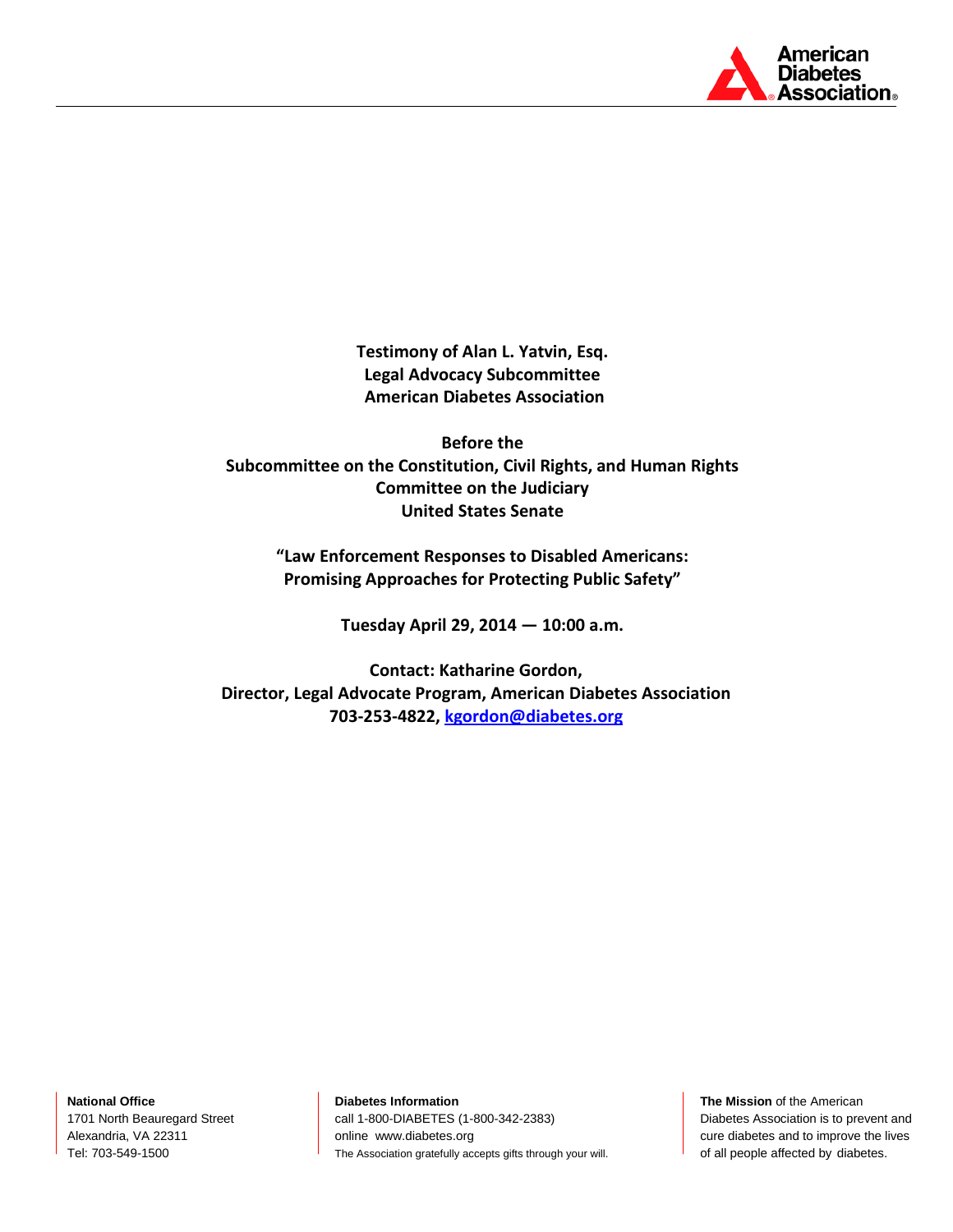### **Introduction**

Thank you for the opportunity to submit testimony on behalf of the American Diabetes Association (Association) and on behalf of the nearly 26 million Americans who have diabetes. The Association is the largest, most prominent nongovernmental organization that deals with the treatment and impact of diabetes. It establishes and maintains the most authoritative and widely followed clinical practice recommendations, guidelines, and standards for the treatment of diabetes. This includes a medical statement on diabetes management in correctional institutions.

One of the Association's top priorities is giving voice to those denied their rights because of diabetes. We seek to ensure people with diabetes are free from discrimination in all areas of daily life, including by working to make sure people with diabetes are treated fairly by local law enforcement agencies.

I am the immediate past chair of the Association's Legal Advocacy Subcommittee and have worked closely with the Association to ensure law enforcement agencies have the tools necessary to fully serve and protect all people living with diabetes. I hope the Association's experience will be useful in developing collaborative strategies to ensure fair treatment of people with diabetes and all disabilities.

In my testimony I will focus on the following areas:

- 1. The scope of the problem of inappropriate law enforcement response to people with diabetes, including representative incidents.
- 2. The medicine and science of diabetes emergencies.
- 3. The Association's work with community partners, including law enforcement agencies, to provide quality diabetes training.

### **1. The Problem: Ignorance of Diabetes**

The concern with regard to diabetes and law enforcement centers around the lack of adequate training on how to respond to diabetes emergencies. Individuals who experience severe hypoglycemia (low blood glucose) and hyperglycemia (high blood glucose) need immediate medical intervention, but too often, their medical needs are overlooked. Recent examples that have come to our attention include:

- A visibly pregnant woman with gestational diabetes had a low blood glucose emergency and local police officers, upon approaching her and seeing an insulin syringe, assumed she was a drug addict, despite her repeated explanations that she had diabetes and needed to eat her glucose tablets. She was taken from her vehicle and wrestled to the ground and then charged with resisting arrest, although charges were later dropped.
- An elderly man was found unresponsive by law enforcement officers inside his vehicle. The officers responding to the scene assumed that he was drunk and pulled him out of the vehicle and forced him to the ground. His hip was broken and a lung was bruised. He spent 21 days in the hospital as a result of how the officers responded to this medical emergency.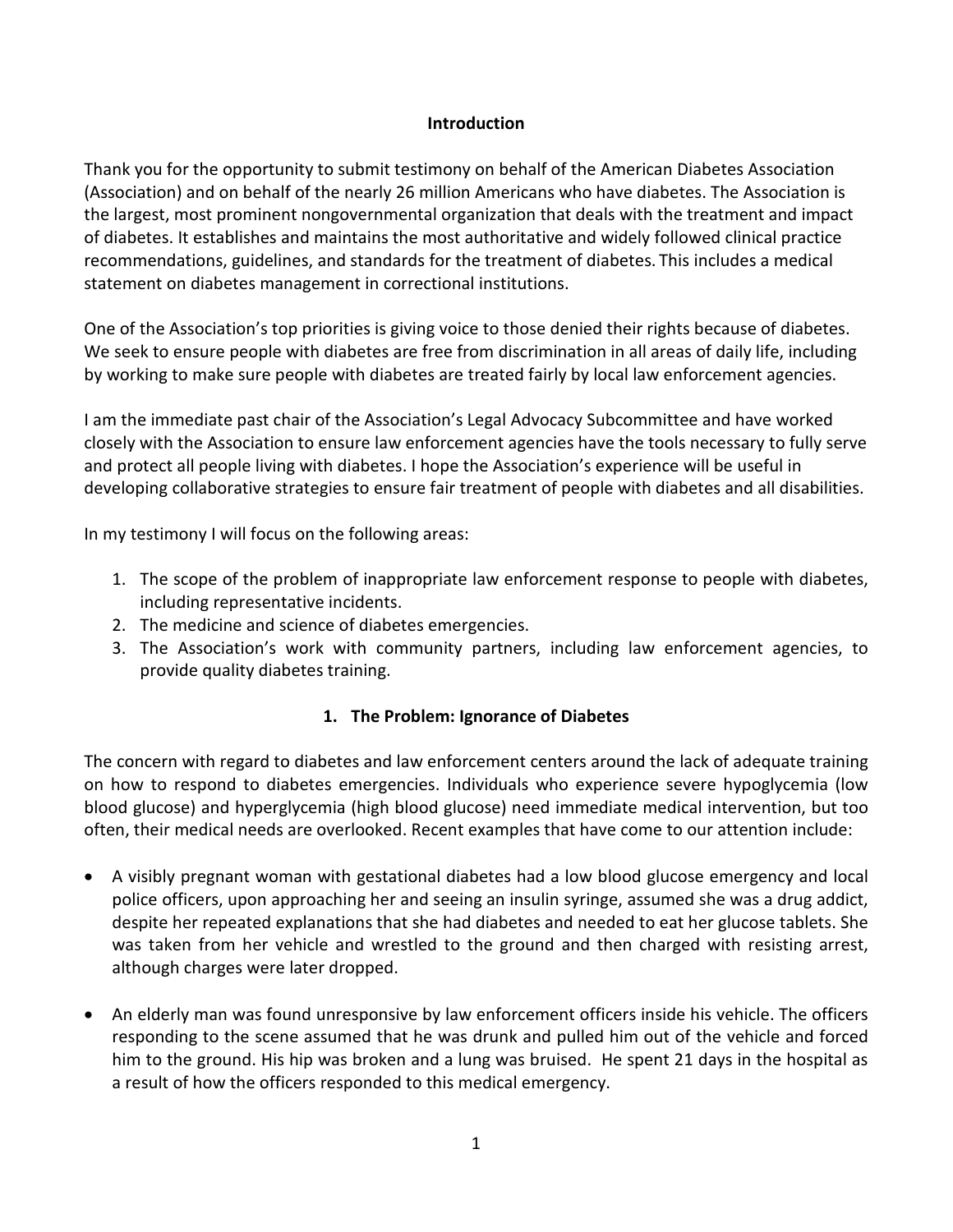- A young man in police custody was denied access to insulin for more than 24 hours until he developed diabetic ketoacidosis and went into a coma. He now requires round-the-clock nursing care.
- A man with both schizophrenia and diabetes lingered in a jail cell for more than two months after a warrantless arrest. He received inadequate insulin and died.
- A man with schizoaffective disorder and diabetes was in prison on a parole violation. He was provided an injection of insulin in anticipation of an upcoming meal. However, when the meal did not come, he asked the guards for it because if insulin is given without food, severe hypoglycemia leading to seizure, unconsciousness, and death can occur. Instead of being given his meal, he was dragged from his cell and died after guards restrained him for several minutes using shock shields.

Each year, numerous individuals contact the Association alleging that they have been treated improperly by law enforcement on account of their diabetes. We believe that the reason for this mistreatment is due to ignorance rather than malice. However, as long as this ignorance continues, people with diabetes cannot be confident that they will be served and protected like other citizens, and families will fear for their loved ones.

## **2. The Medicine and Science of Diabetes Emergencies**

In diabetes, insulin, a hormone produced by the pancreas, is either totally or partially lacking or the body cannot appropriately absorb insulin. Insulin is needed by the body to convert sugar, starches, and other food into energy needed to sustain life. Without insulin, life is not possible for long due to high glucose (hyperglycemia) and toxins that increase in the blood. On the other hand, too much insulin or some other medications causes low blood glucose (hypoglycemia) so much so that the brain and other organs cannot function.

Medical emergencies arise when individuals develop either severe hypoglycemia or hyperglycemia and immediate treatment is required. However, these conditions can be mistaken as intoxication, uncooperativeness, or belligerence. Training is required so that the law enforcement officers can distinguish between a person who is experiencing a medical emergency and a person who is choosing not to cooperate.

# **3. The Association's History of Educational Outreach and Cooperation**

## **Philadelphia Police Department**

Since 2001, the Association has worked to defend the rights of people with diabetes in the law enforcement context. In that year, I was lead counsel in a class action law suit against the Philadelphia Police Department (PPD) on behalf of detainees with diabetes who were denied access to appropriate food, medication and medical care while in police custody. The lead plaintiff was a businessman arrested for a minor liquor code violation who ended up in the hospital due to lack of access to medication and proper care while in police custody. The American Diabetes Association joined in this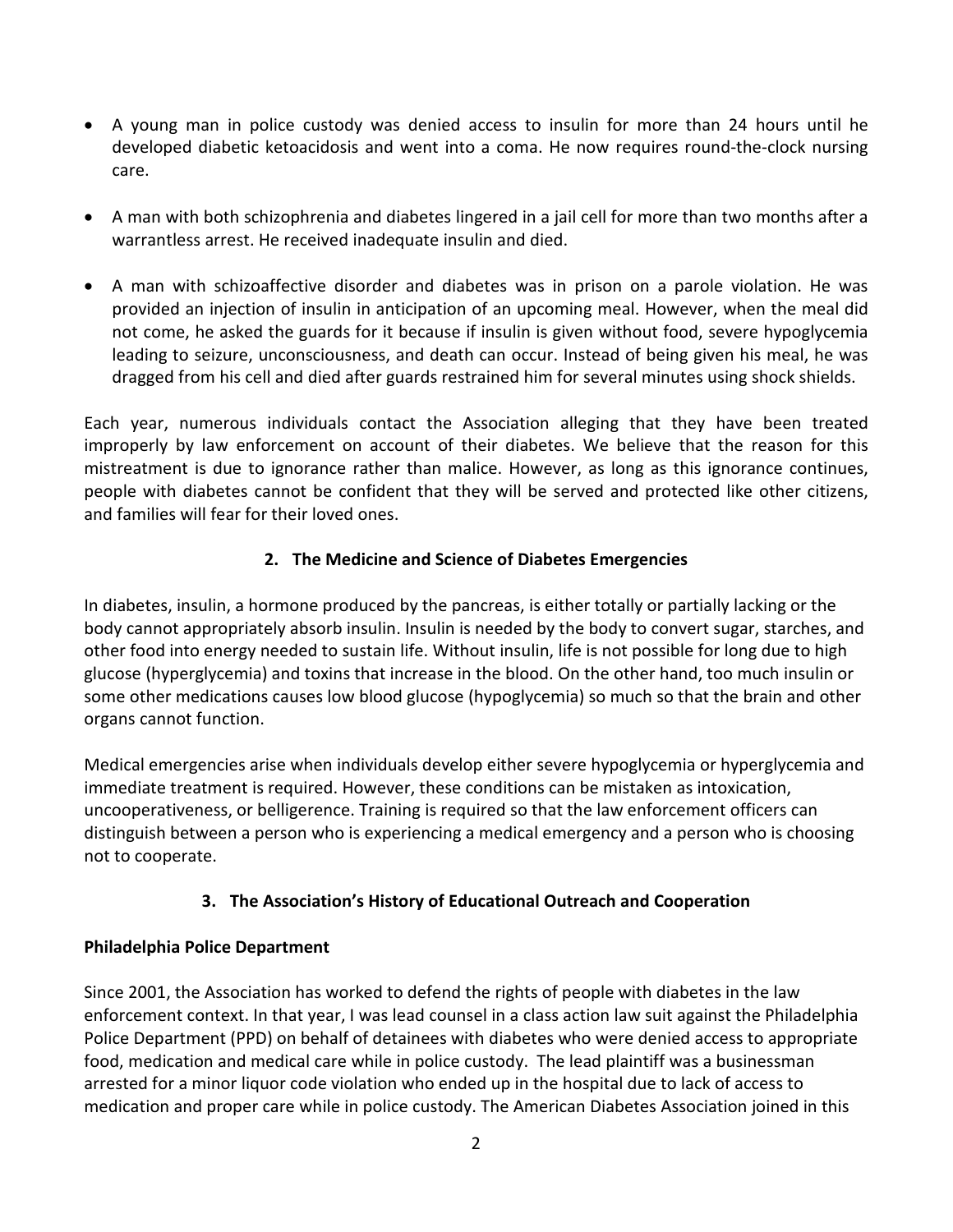suit. Settlement of the suit in 2003 included an agreement for the PPD and the ADA to jointly produce a training video and an informational poster, both aimed at helping police officers know how best to identify and respond to medical issues facing individuals with diabetes. These materials are geared towards when a policy officer encounters a person with diabetes in the community needing help as well as when someone is being arrested or in custody.

*[Treating Diabetes Emergencies: What Police Officers Need to Know](http://www.diabetes.org/corrections)* is a 20 minute training video designed to show law enforcement officers how to respond to people with diabetes in a variety of situations. Intended as a companion or stand-alone piece, *[Diabetes is serious: It can be life](http://main.diabetes.org/dorg/PDFs/Advocacy/Discrimination/lawenforcementposter.pdf)  [threatening!](http://main.diabetes.org/dorg/PDFs/Advocacy/Discrimination/lawenforcementposter.pdf)* is a poster designed to help police officers understand diabetes and the signs and symptoms associated with diabetes emergencies. It also includes action steps to protect the safety of detainees with diabetes.

This was not the end of the cooperation between the PPD and the ADA however. In 2012, the PPD and the ADA agreed to work together to update and revise the PPD's key training and informational document. The result of our cooperative efforts was a much improved and updated police training tool, the [2013 diabetes Assist Officer.](http://main.diabetes.org/dorg/PDFs/Advocacy/Discrimination/assist-officer.pdf) It has become a resource for other law enforcement agencies.

### **New York Police Department**

In 2012, the Association began to meet with the New York Police Department in order to help it improve its officer training on diabetes. There had been several high profile incidents of individuals with diabetes being denied treatment while in NYPD custody. One incident involved the denial of insulin to an individual who subsequently experienced diabetic ketoacidosis and sustained serious brain damage requiring nursing care for the rest of his life. Through continued dialogue and cooperation, we have seen real change. The Association helped the NYPD to produce a compelling training video that is now shown to each officer. Earlier this year, one of the Association's medical experts and I were invited to present a program to 250 of the NYPD's training sergeants. As a result of the positive feedback, we have been invited to present annually.

### **Community Outreach**

The work of the American Diabetes Association depends on our many volunteers in communities throughout the United States. To that end, in May 2013, we asked our volunteers to approach their local law enforcement agencies with our training materials and to offer to be resources for any agency that would like to begin a training program for their officers. Our volunteers have reached out to more than 400 local agencies in 31 states and the District of Columbia. However, even more hearteningly, law enforcement agencies have expressed their keen desire to receive training. They recognize the scope of the diabetes epidemic in their communities. Quite simply, they understand that their son, daughter, brother, sister, husband, wife, father, or mother could be in harm's way if law enforcement does not have the tools it needs to appropriately respond to people with diabetes.